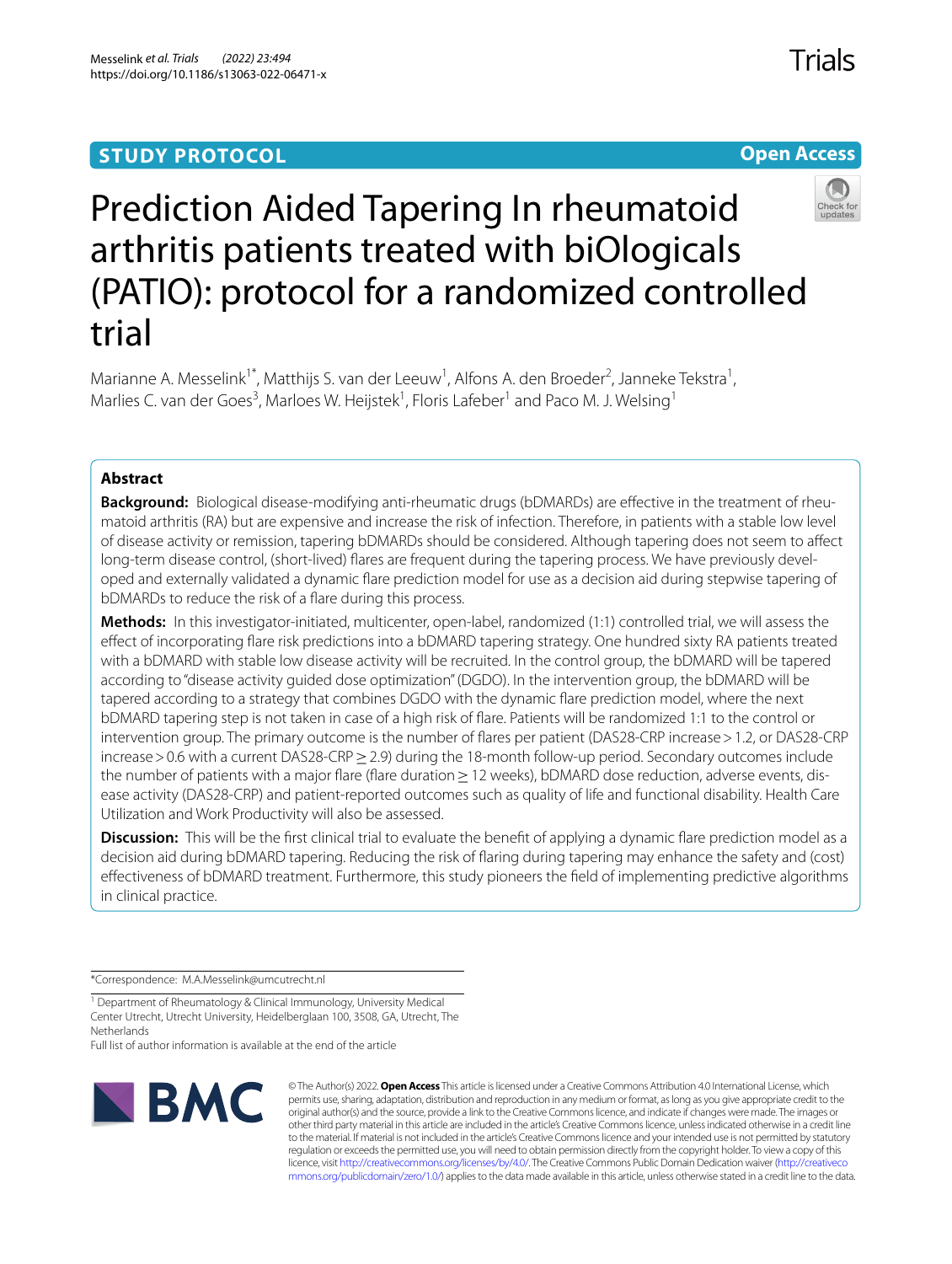**Trial registration:** Dutch Trial Register number NL9798, registered 18 October 2021, [https://www.trialregister.nl/trial/](https://www.trialregister.nl/trial/9798) [9798](https://www.trialregister.nl/trial/9798). The study has received ethical review board approval (number NL74537.041.20).

**Keywords:** Rheumatoid arthritis, Dose reduction, Tapering, bDMARD, Biological, Clinical decision aid, Prediction model, Randomized controlled trial, Study protocol, Predictive algorithm

## **Administrative information**

Note: the numbers in curly brackets in this protocol refer to SPIRIT checklist item numbers. The order of the items has been modifed to group similar items (see [http://](http://www.equator-network.org/reporting-guidelines/spirit-2013-statement-defining-standard-protocol-items-for-clinical-trials/) [www.equator-network.org/reporting-guidelines/spirit-](http://www.equator-network.org/reporting-guidelines/spirit-2013-statement-defining-standard-protocol-items-for-clinical-trials/)[2013-statement-defning-standard-protocol-items-for](http://www.equator-network.org/reporting-guidelines/spirit-2013-statement-defining-standard-protocol-items-for-clinical-trials/)[clinical-trials/\)](http://www.equator-network.org/reporting-guidelines/spirit-2013-statement-defining-standard-protocol-items-for-clinical-trials/).

| Title {1}                                                  | Prediction Aided Tapering in<br>rheumatoid arthritis patients treated<br>with blOlogicals (PATIO): Protocol for<br>a randomized controlled trial                                                                                                                                                                                                                                                                                                                                |  |  |  |  |
|------------------------------------------------------------|---------------------------------------------------------------------------------------------------------------------------------------------------------------------------------------------------------------------------------------------------------------------------------------------------------------------------------------------------------------------------------------------------------------------------------------------------------------------------------|--|--|--|--|
| Trial registration {2a and 2b}.                            | Dutch trial registry number NL9798                                                                                                                                                                                                                                                                                                                                                                                                                                              |  |  |  |  |
| Protocol version {3}                                       | Protocol version 1.0 (September<br>2021)                                                                                                                                                                                                                                                                                                                                                                                                                                        |  |  |  |  |
| Funding {4}                                                | This study is funded by a research<br>grant from The Netherlands<br>Organisation for Health Research<br>and Development (ZonMW). Grant<br>number: 848018009.                                                                                                                                                                                                                                                                                                                    |  |  |  |  |
| Author details {5a}                                        | Department of Rheumatology & Clini-<br>cal Immunology, University Medical<br>Center Utrecht (UMCU)<br>drs. M. A. Messelink, drs. M. van der<br>Leeuw, dr. J. Tekstra, prof. F. Lafeber,<br>dr. P.M.J. Welsing, dr. M.W. Heijstek<br>Department of Rheumatology, Mean-<br>der Medical Center, Amersfoort, The<br><b>Netherlands</b><br>dr. M.C. van der Goes<br>Department of Rheumatology, Sint<br>Maartenskliniek, Ubbergen, The<br><b>Netherlands</b><br>dr. A.A. den Broeder |  |  |  |  |
| Name and contact information for<br>the trial sponsor {5b} | Sponsor:<br>University Medical Center Utrecht<br>(UMCU), Heidelberglaan 100, 3584<br>CX, Utrecht, The Netherlands. Postal<br>address: G02.228, P.O. Box 85,500,<br>3508GA, Utrecht, The Netherlands.                                                                                                                                                                                                                                                                            |  |  |  |  |
| Role of sponsor {5c}                                       | This is an investigator-initiated<br>trial by the UMCU. The UMCU is<br>responsible for the study design;<br>collection, management, analysis<br>and interpretation of data; writing of<br>the report; and the decision where<br>to submit the report for publica-<br>tion. The UMCU will have ultimate<br>authority over these activities.                                                                                                                                      |  |  |  |  |

# **Introduction**

#### **Background and rationale {6a}**

Biological disease-modifying anti-rheumatic drugs (bDMARDs) are efective in the treatment of rheumatoid arthritis (RA), improving clinical, functional, and radiographic outcomes [\[1](#page-10-0)]. Examples of bDMARDs include infiximab, adalimumab, etanercept, abatacept, and tocilizumab. Many RA patients who are treated with bDMARDs achieve long periods of stable low disease activity or remission [[2\]](#page-10-1). However, bDMARDs may also lead to adverse events, call for self-injections, or hospital visits and are expensive  $[3-5]$  $[3-5]$ . Thus, tapering bDMARDs to the lowest efective dose is of great clinical interest and may support the sustainability of the healthcare system as a whole.

The most successful and cost-effective strategy for tapering appears to be "disease activity-guided dose optimization" (DGDO)  $[6-8]$  $[6-8]$  $[6-8]$ . This means the dose is gradually tapered, until either disease activity fares or the bDMARD is discontinued. Two randomized trials have demonstrated that, using this strategy, 63–80% of patients can taper or even stop their bDMARD [\[6](#page-10-4), [7\]](#page-10-6). No important diferences were observed in the proportion of patients with low disease activity or remission after 18 months between DGDO and usual care [\[7](#page-10-6)].

However, since DGDO is a 'trial and error' approach, fares occur frequently during the tapering process, for which the previously effective dose needs to be reinstated or additional therapy is necessary. Although these short-lived fares do not seem to relevantly afect radiographic progression or long-term disease activity, there is conficting evidence regarding functional outcome and impact on quality of life  $[7, 9]$  $[7, 9]$  $[7, 9]$ . Therefore, it would be benefcial to predict whether, and to which extent, a bDMARD can be tapered in a particular patient without a flare occurring.

For this purpose, we recently developed and externally validated a dynamic flare prediction model  $[10, 11]$  $[10, 11]$  $[10, 11]$  $[10, 11]$ . The model combines both fxed and longitudinal patient and disease characteristics to predict the risk of a fare at every visit to the outpatient clinic. In case of a high predicted risk, tapering can be halted in time to prevent a fare. We simulated the incorporation of the prediction model in a DGDO tapering strategy in data of the DRESS trial, which signifcantly reduced fares while maintaining bDMARD dose reduction [\[7](#page-10-6), [11\]](#page-10-9). In the presented randomized controlled trial (RCT), we will evaluate if these promising results can be confrmed in clinical practice. In this paper, we will discuss the design of this RCT and its rationale.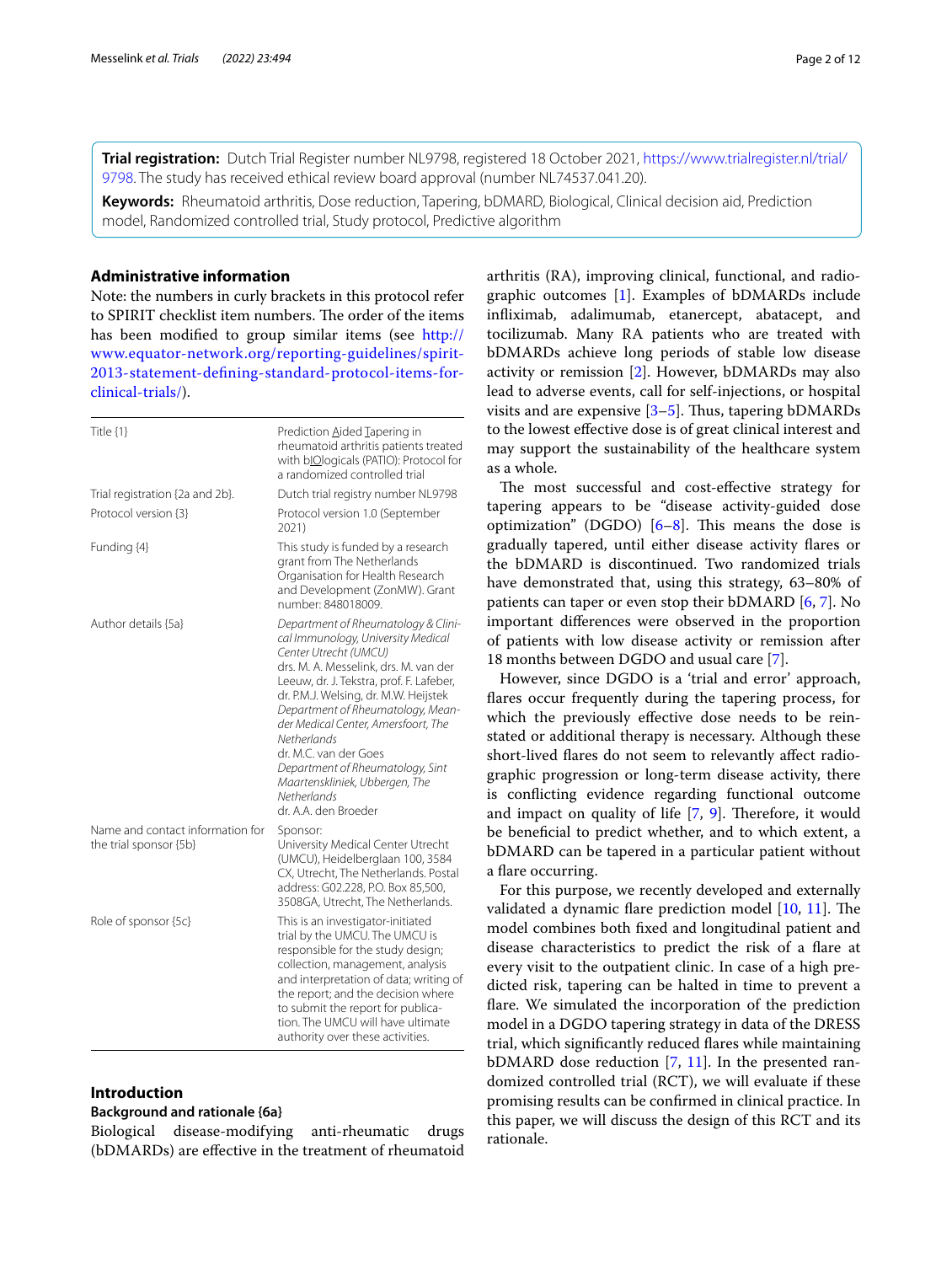# **Objectives {7}**

Our aim is to assess whether incorporating dynamic fare risk predictions into a bDMARD tapering strategy can reduce the number of fares while maintaining bDMARD dose reduction in RA patients with a stable low level of disease activity.

#### **Trial design {8}**

Pragmatic, open, randomized, superiority, multi-center strategy trial with 18 months follow-up. Patients will be randomized in a 1:1 ratio.

# **Methods: participants, interventions, and outcomes Study setting {9}**

Patients will be recruited through outpatient rheumatology clinics of participating centers in the Netherlands. Currently, we aim at participation of seven centers in the Netherlands in this trial.

# **Eligibility criteria {10}** *Inclusion criteria*

- A clinical diagnosis of rheumatoid arthritis as assessed by the treating rheumatologist
- Compliance with (subcomponents of) the ACR 1987 or EULAR/ACR 2010 criteria will be reported
- Treatment of their RA with one of the following bDMARDs in≥66% (i.e., maximally one dose reduction step previously taken) of the defned daily dose based on the Dutch pharmacological guidelines [[12](#page-10-10)]: adalimumab, certolizumab, golimumab, infiximab, etanercept, sarilumab, tocilizumab or abatacept, either as monotherapy or in combination with a conventional synthetic (cs)DMARD
- Patient is eligible to taper bDMARD according to the treating physician (e.g., no other indication for bDMARD such as psoriasis, no recent relevant radiographic progression)
- Stable low disease activity (LDA) on current bDMARD for≥6 months according to treating physician
- Current stable low disease activity according to treating physician *and* a maximum DAS28-CRP of 3.5 (i.e., the cut-of point for low disease activity of 2.9 + measurement error in DAS28 ( $\sim$  0.6) [[13](#page-10-11)[–15](#page-10-12)])
- Patient is willing to taper (and if possible, stop) his/ her bDMARD as well as to continue his/her current bDMARD dose
- At least 18 years of age and consenting

# *Exclusion criteria*

- Recent earlier  $( $6$  months) tapering attempt $(s)$$ with the same bDMARD that failed according to treating physician
- Inability to comply with protocol, e.g., no possibility to measure outcome over 18 months, insufficient knowledge of the Dutch language

The inclusion and exclusion criteria aim to resemble the conditions in which bDMARD tapering would be considered in clinical practice. When both the patient and physician are satisfed with the level of disease activity and do not wish to intensify, maintaining this level of disease activity with less medication is of added clinical value. Therefore, if a patient has a DAS28-CRP slightly above the DAS28-CRP low disease activity (LDA) threshold of 2.9, but the treating physician and the patient judge that there is a stable low level of disease activity, the patient is still eligible for inclu-sion. This is also in line with the DRESS study [\[7](#page-10-6)], the fact that the DAS28-score has a measurement error of around 0.6 [[13\]](#page-10-11), and the possibility of overestimation of the DAS28-score in patients with comorbidities such as fbromyalgia [[16](#page-10-13)].

If patients do not meet the ACR or EULAR/ACR diagnostic criteria, the individual components of these criteria will be registered to enable exploring this subgroup in more detail in later analysis. Furthermore, we have chosen not to include patients treated with rituximab, due to the long (often  $\geq$  6 months) dosing intervals of this bDMARD.

# **Who will take informed consent? {26a}**

Patients will be approached for participation by their treating physician at the rheumatology department. In case a patient is interested to participate, a research physician or nurse will inform the patient and if appropriate obtain informed consent.

# **Additional consent provisions for collection and use of participant data and biological specimens {26b}**

We will also ask patients for permission to approach them for future related research.

# **Interventions**

## *Explanation for the choice of comparators {6b}*

The aim of the current RCT is to assess whether the incorporation of fare risk predictions in a bDMARD tapering strategy can reduce the number of fares during tapering, while preserving the tapering potential as optimal as possible. For this purpose, it is necessary to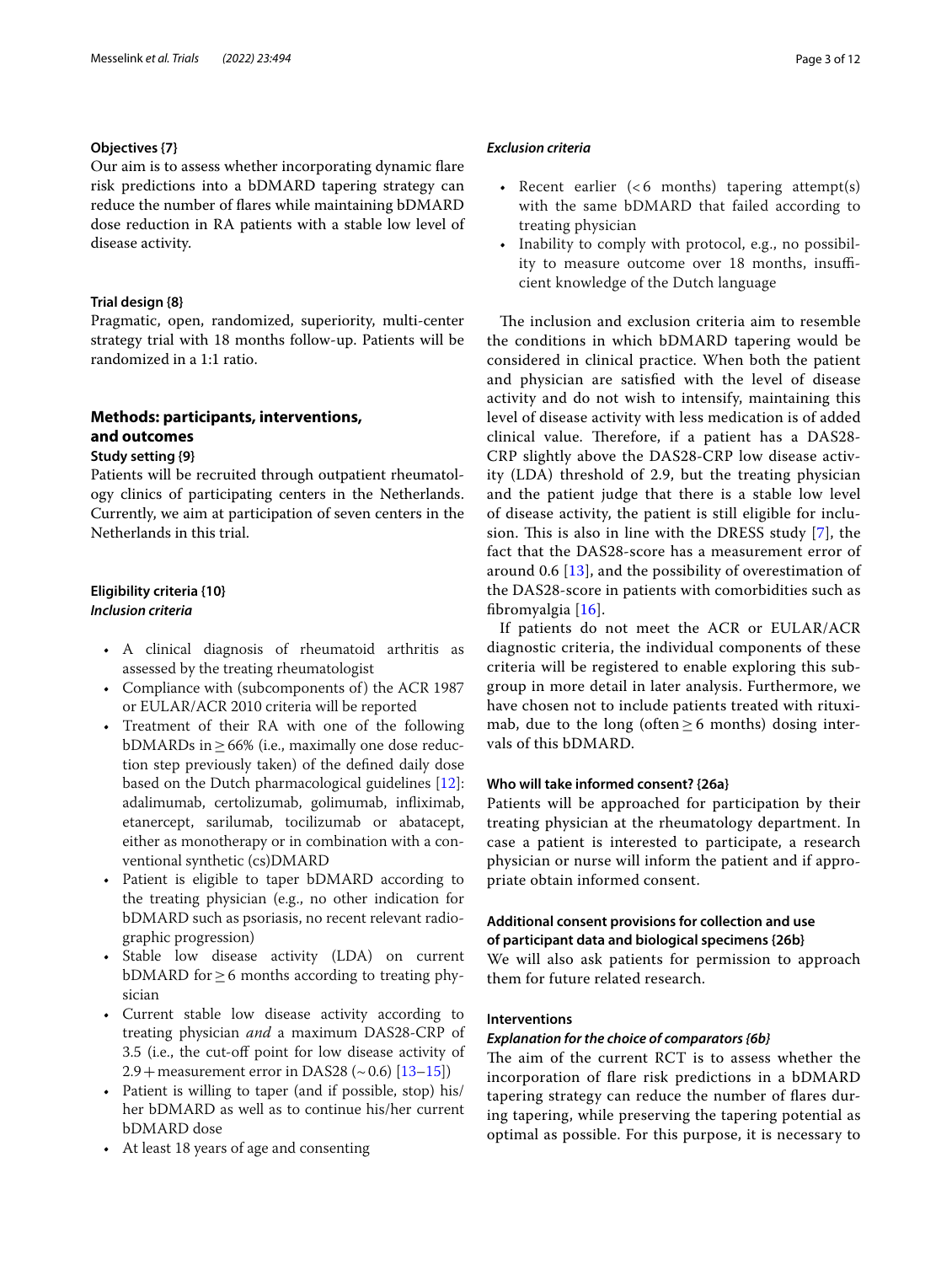compare the current optimal tapering strategy with and without the incorporation of the results of a flare prediction model. The most successful and cost-effective strategy for tapering appears to be DGDO  $[6-8]$  $[6-8]$  $[6-8]$ . This. is a treat-to-target strategy, in which the bDMARD dose is gradually tapered, until either disease activity fares or the bDMARD is discontinued. During this process, disease activity is monitored closely to enable a swift increase in bDMARD dose when a fare occurs, in order to quickly resolve the fare. In the current trial, we will compare the DGDO strategy (control group) with a tapering strategy that combines DGDO with fare risk predictions (intervention group).

In the control arm of our trial (DGDO alone), the bDMARD is tapered stepwise every 3 months until the patient has a fare or until the bDMARD is discontinued. The tapering steps are defined as a rounded percentage of defned daily dose in the following order: 100%—70%—  $50\%$  -33%—0% (Fig. [1](#page-3-0)). The defined daily dose is based on the Dutch national guidelines of standard dosages [\[12](#page-10-10)]. We chose this 4-step tapering approach rather than the 3-step tapering approach as used in DRESS [[6\]](#page-10-4) as this may reduce the risk of (severe) faring in both groups [\[17](#page-10-14)], increases the number of decision steps where the prediction model can be applied, and is in line with other tapering studies [[5\]](#page-10-3). Patients that have already made a tapering step and enter the study at  $\sim$  70% (minimum 66%) of defned daily dose will follow the same schedule, with the exception of the frst step (70%—50%—33%—0%).

Tapering is done for most bDMARDs by increasing the administration interval, rather than the administration dose. This is because (1) for some bDMARDs, lower dosages are not available (e.g., preflled syringes of some bDMARDs only come in one dosage); (2) lower dosages can be fat priced and thus more expensive per mg (e.g., sarilumab 150 mg); and (3) this approach reduces the burden for the patient by reducing the amount of injections. The only exception to this rule is intravenously administered infiximab, as this already has a long standard dosing interval of 8 weeks. Further increasing this interval could reduce pharmacological efficacy  $[18]$  $[18]$  and would cause a dosing interval greater than the 3-monthly study visit interval. Dosing intervals are rounded to 0.5 weeks for feasibility reasons.

In case of a fare, the bDMARD dose is increased to the last efective dose, for both the control group and the intervention group. In addition, short-term glucocorticoids are allowed within the protocol. Flares are defned by an increase in DAS28-CRP of>1.2 or an increase of>0.6 where the resulting DAS28-CRP is>2.9. At each study visit, the DAS28-CRP will be compared with baseline, rather than the last visit, to prevent undertreatment of patients with a gradual increase of disease activity. When a fare occurs, no further tapering attempts



<span id="page-3-0"></span>dose [\[12](#page-10-10)]. At every study visit, it will be assessed if tapering should be continued. The following are several examples, where the stated colors correspond to the colors of the bars in the fgure. Standard tapering scheme (both groups, blue bars): if no fares occur and there is no high predicted risk of fare, then the bDMARD is tapered from 100% and discontinued at 9 months until the end of the study. Example 1 (both groups, green bar): the patient tapered until 70%. At the 3-month visit, a flare occurs. The patient increases the dose to 100% and remains at this dose until the end of the study. Example 2 (intervention group, yellow bar): the patient tapered until 50%. At the 6-month visit, there is a high predicted risk of a fare. The patient does not taper further and remains at 50% until the end of the study. Example 3 (intervention group, red bar): the patient tapered until 0%. At the 12-month visit, there is a high predicted risk of a fare. The patient increases the dose to 33% and remains at this dose until the end of this study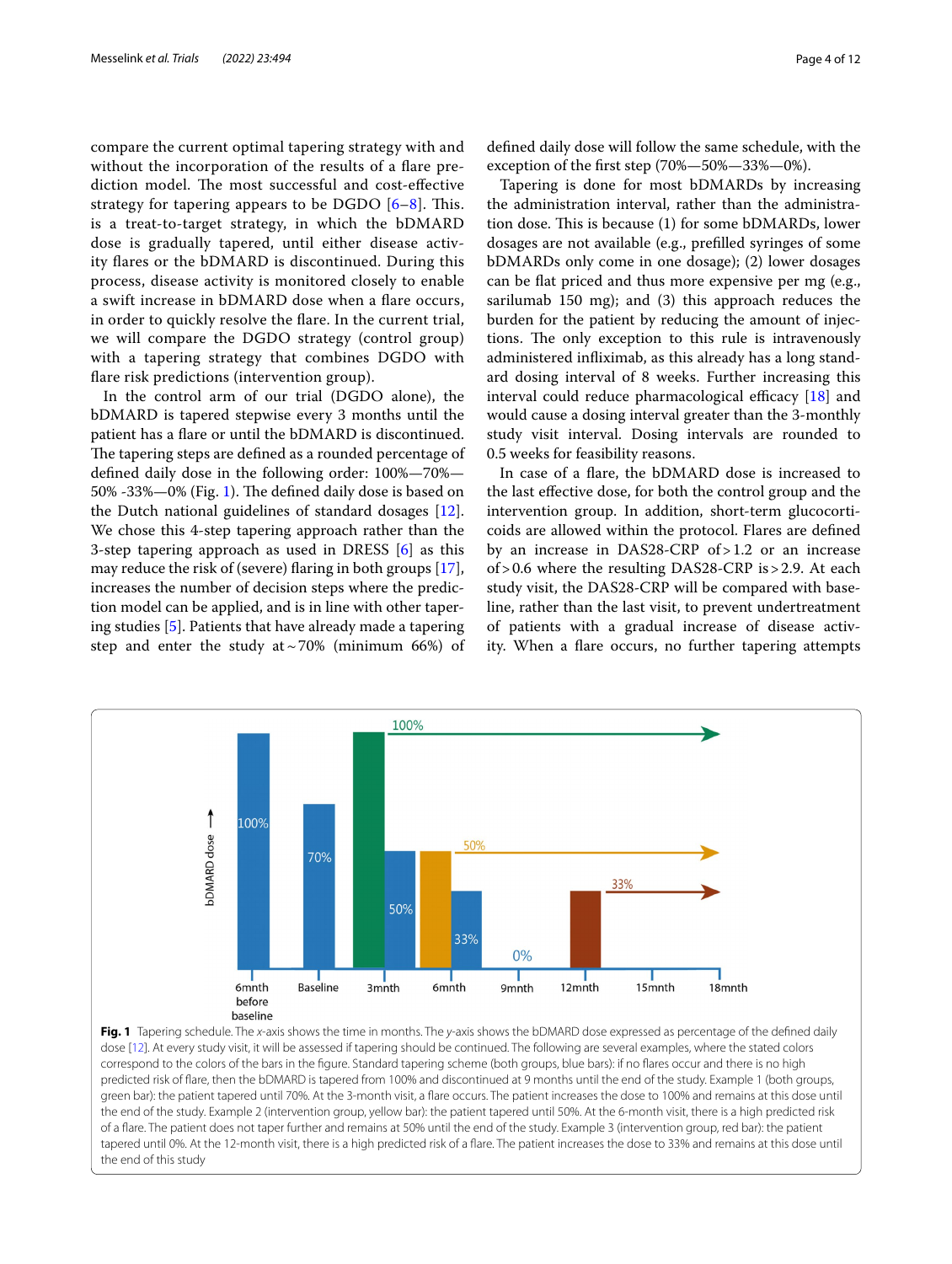will be taken during the follow-up period. If a flare persists during 3 months, the bDMARD is increased to full dose. If a fare persists at the full dose of the bDMARD, further treatment is at the discretion of the treating rheumatologist.

If a patient experiences symptoms of a fare, the patient will be encouraged to plan an extra (i.e., unscheduled) study visit (USV). During an USV, no further tapering steps will be taken.

#### *Intervention description {11a}*

At each 3-monthly study visit, it will be assessed whether the tapering schedule as described above can be continued. In the intervention group, tapering is continued until a fare occurs (similar to the control group) *or* until there is a high predicted risk of a fare occurring in the next 3 months when taking the next tapering step.

The cut-off for a high predicted risk of flare is  $> = 35\%$ , determined as optimal in the simulation of clinical impact of the prediction model [\[11](#page-10-9)]. In case of a high predicted risk of a fare, the bDMARD is kept at the same dose, and no further tapering attempts are taken (Fig. [1\)](#page-3-0). If the bDMARD is already discontinued and there is a high predicted risk of fare, the bDMARD will be restarted at 33% of the defined daily dose. The reasons for this exception are twofold. Firstly, the model predicts the risk of a fare when taking the next tapering step. For example, if there is a high predicted risk at the step from 50 to 33%, it will be advised to remain at 50% of the defned daily dose. But when the bDMARD is discontinued, the current dose and the next tapering step are however equal (both 0%), thus justifying a dose increase to 33%. Secondly, from a clinical perspective, it was deemed undesirable for both rheumatologists and patients to keep a previously stopped bDMARD discontinued when there is a high predicted risk of a fare, especially in the case of bDMARD monotherapy.

# *Criteria for discontinuing or modifying allocated interventions {11b}*

If the treating physician (together with the patient) determines the treatment advice will not be followed this will be registered together with the reason for deviating from the advice.

## *Strategies to improve adherence to interventions {11c}*

For the purpose of this study, a web-based dashboard has been developed that will be used in both the control group and the intervention group to facilitate adherence to the treatment protocol. This dashboard displays the disease activity (including the current presence of a fare) and DMARD use over time throughout the study, as well as the treatment advice specifc for each patient.

Rheumatologists are encouraged and trained to adhere to the treatment protocol, unless medical reasons require a deviation. These deviations must be registered in the study database. Furthermore, at each visit we will register whether the patient adhered to the treatment advice of the previous visit.

# *Relevant concomitant care permitted or prohibited during the trial {11d}*

If a patient uses conventional synthetic (cs)DMARDs at screening, these should be continued at a stable dose during the study. An exception is made for short-term (max. 2 weeks) oral prednisone use to treat a flare to a maximum of 10 mg. The treating physician is allowed to deviate in any way from this treatment protocol if deemed medically necessary. Reasons for deviations from the protocol, csDMARD, glucocorticoid, and NSAID use will be registered throughout the duration of the study.

#### *Provisions for post‑trial care {30}*

As both the control group and the intervention group will be treated with bDMARDs in dosages that are currently common in clinical practice, we do not expect (post-trial) harm from participation in the study. There are no specifc provisions for post-trial care. Post-trial treatment is at the discretion of the treating rheumatologist.

# **Outcomes {12}**

# *Primary outcome*

As we aim to determine whether incorporating fare risk predictions in a bDMARD tapering strategy can reduce fares during tapering to the lowest efective dose, our primary outcome is the number of fares per patient during the follow-up period of 18 months.

A fare is defned in line with previously validated defnitions as follows [[14](#page-10-16), [15,](#page-10-12) [19](#page-10-17)]:

Compared to DAS28-CRP at baseline.

- An increase in DAS28-CRP > 1.2 or
- An increase in DAS28-CRP > 0.6, where the resulting DAS28-CRP>2.9

Both compared to DAS28-CRP at baseline (i.e., before start of tapering).

#### **Secondary outcomes**

To determine the clinical beneft of the incorporation of fare risk predictions in a bDMARD tapering strategy, the number of fares per patient must be interpreted together with the bDMARD dose reduction. If the addition of our fare prediction model is able to reduce fares, but does not reduce the bDMARD dose, it is of no use in a tapering strategy. Furthermore, the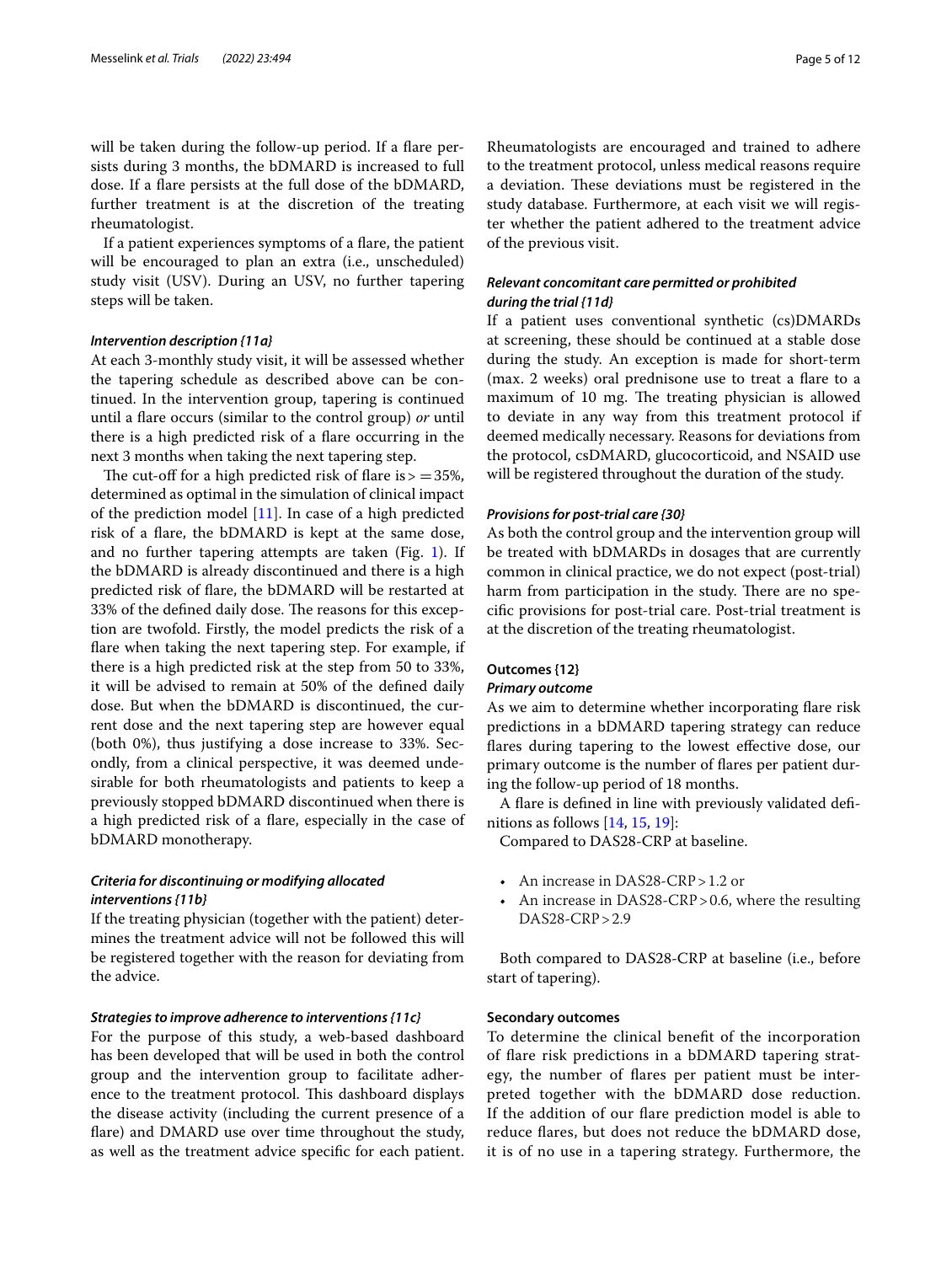consequences of possible undertreatment or overtreatment with bDMARDs should be taken into account. These include the patient's quality of life and adverse events related to either bDMARDs or disease activity.

• Clinical outcome measures

◦ Presence of any (one or more) fare during the study

◦ Presence of any major fare during the study (flare duration  $> 12$  weeks)

◦ DAS28-CRP over time

◦ Mean bDMARD dose reduction, expressed as percentage of defned daily dose over 18 months (monthly full dose equivalents)

◦ Use (dose and duration) of anti-rheumatic drugs other than bDMARDs during the study period

• Patient-reported outcomes

Measured every 3 months:

◦ Functional disability using the Health Assessment Questionnaire (HAQ DIv2 Dutch version) [[20\]](#page-10-18)

◦ Quality of Life using the EQ5D5L [[21\]](#page-10-19)

◦ Provider assessed general disease activity (GDA)

on a visual analog scale (VAS)

◦ Patient assessment of pain on a VAS 0–100 mm

◦ Patient Acceptable Symptom State (PASS) [[22\]](#page-10-20)

◦ 7 scale Likert transition question [[23\]](#page-10-21), assessing the change in symptoms compared to the last study visit

Measured every month and in case of symptoms of a flare:

◦ Flare severity score: OMERACT RA Flare questionnaire [[24](#page-10-22)]

Measured at the last study visit:

◦ Patient satisfaction with treatment (SAPS) [\[25\]](#page-10-23)

◦ Physician satisfaction with care on a VAS 0–100 mm

• Safety outcomes

◦ Infections for which antibiotic, anti-viral treatment or antimycotic therapy is prescribed

◦ (Serious) Adverse events (probably or defnitively) related to the bDMARD as assessed by the treating physician other than infections using the Rheumatology Common Toxicity Criteria [[26](#page-10-24)]

• Other

◦ Tapering attempted (yes/no) up to fare/high-risk of fare or discontinuation of the bDMARD

◦ Proportion of clinical visits where treatment advice is not followed

◦ Reasons for not following the advised treatment steps in both arms

# *Cost‑efectiveness*

Observed anti-rheumatic drug use and visits to the rheumatology outpatient clinic will be recorded. Direct medical (e.g., general practitioner visits) and nonmedical (e.g., travel expenses) costs as well as indirect costs (e.g., productivity loss) will be obtained using a Health Care Utilization and Work Productivity Questionnaire.

# *General characteristics*

We will collect the following general patient characteristics at baseline:

- Demographic data: sex, age height and weight, level of education
- Smoking status (current, ever, never), pack years and alcohol use (current units/day)
- Medical history: year of RA diagnosis, rheumatoid factor and anti-CCP positivity, the Charlson Comorbidity Index [\[27\]](#page-10-25)
- Anti-rheumatic treatment: current use of anti-rheumatic treatment, including dose and frequency of b/ csDMARDs, glucocorticoids, and NSAIDs. Previous DMARD use will also be recorded.

# **Participant timeline {13}**

The participant timeline is shown is Table [1.](#page-6-0)

# **Sample size {14}**

Based on our simulation results, over the follow-up of the trial (18 months), a mean of about 1.2 fares per patient can be expected in the DGDO control group. The number of fares is estimated to reduce from 1.2 to 0.75 fares over 18 months when incorporating the fare predictions [[11\]](#page-10-9). We thus expect a reduction in flares of about 38% (relative risk of 0.63).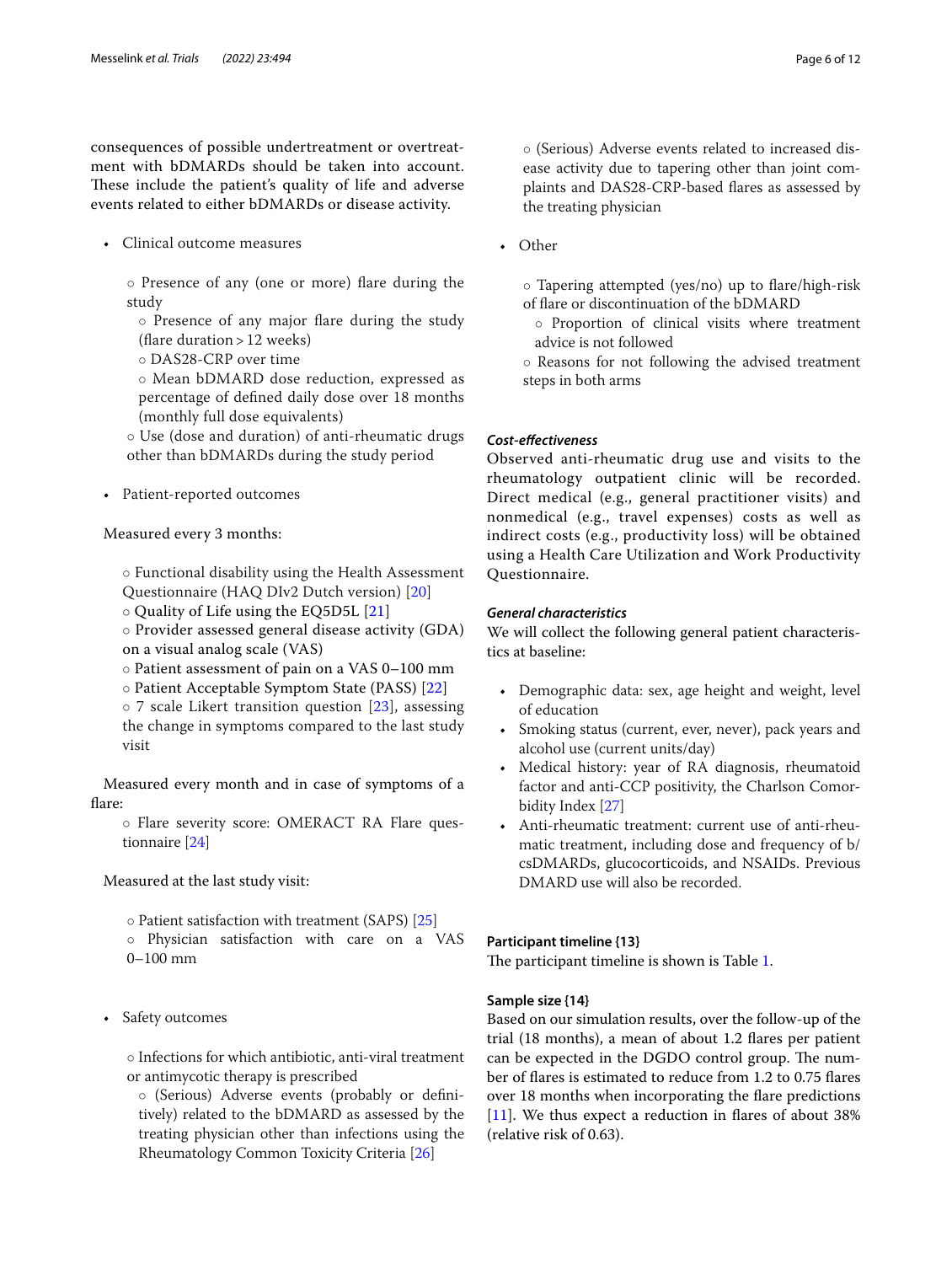| Visit number                                   | <b>VO Screening</b> | V1 Baseline | V <sub>2</sub> | V3       | V <sub>4</sub>        | V <sub>5</sub> | V <sub>6</sub>            | V <sub>7</sub>            | <b>USV</b>     |
|------------------------------------------------|---------------------|-------------|----------------|----------|-----------------------|----------------|---------------------------|---------------------------|----------------|
| Month                                          | $-3$ to 0           | $\mathbf 0$ | 3              | 6        | 9                     | 12             | 15                        | 18                        | $\cdots$       |
| Informed consent                               | Χ                   |             |                |          |                       |                |                           |                           |                |
| Eligibility criteria                           | $\mathsf X$         |             |                |          |                       |                |                           |                           |                |
| Demographic data                               |                     | $\mathsf X$ |                |          |                       |                |                           |                           |                |
| Medical history                                | $\mathsf X$         |             |                |          |                       |                |                           |                           |                |
| Anti-rheumatic treatment                       | $\mathsf X$         | $\mathsf X$ | $\mathsf X$    | $\times$ | $\mathsf X$           | $\times$       | $\mathsf X$               | $\boldsymbol{\mathsf{X}}$ | $\times$       |
| Smoking and alcohol use                        |                     | Χ           |                |          |                       |                |                           |                           |                |
| Height, Weight                                 |                     | X           |                |          |                       |                |                           |                           |                |
| Randomization                                  |                     | $\mathsf X$ |                |          |                       |                |                           |                           |                |
| Clinical disease parameters                    |                     |             |                |          |                       |                |                           |                           |                |
| 28TJC and 28SJC                                | X                   | $\mathsf X$ | $\times$       | $\times$ | Χ                     | X              | Χ                         | Χ                         | X              |
| Provider VAS GDA                               |                     | $\mathsf X$ | $\times$       | X        | $\times$              | $\times$       | $\times$                  | $\times$                  | X              |
| Patient VAS GDA                                | Χ                   | Χ           | $\times$       | X        | $\mathsf X$           | $\times$       | $\boldsymbol{\mathsf{X}}$ | Χ                         | Χ              |
| Questionnaires                                 |                     |             |                |          |                       |                |                           |                           |                |
| HAQ-DI                                         |                     | $\mathsf X$ | $\times$       | Χ        | $\times$              | X              | $\times$                  | Χ                         |                |
| EQ-5D-5L                                       |                     | Χ           | X              | X        | Χ                     | $\times$       | $\times$                  | Χ                         |                |
| RA flare questionnaire <sup>a</sup>            |                     | Χ           | $\times$       | $\times$ | $\times$              | $\times$       | $\times$                  | Χ                         | $X^*$          |
| PASS                                           |                     | Χ           | $\times$       | X        | $\times$              | X              | $\times$                  | Χ                         | $\mathsf{X}^*$ |
| Likert transition question                     |                     | Χ           | X              | X        | Χ                     | $\times$       | $\times$                  | Χ                         | $X^*$          |
| Health care utilization and work participation |                     | X           | $\times$       | $\times$ | $\mathsf X$           | $\times$       | $\times$                  | Χ                         |                |
| Patients satisfaction with care (Dutch SAPS)   |                     |             |                |          |                       |                |                           | Χ                         |                |
| Physician satisfaction with care (VAS)         |                     |             |                |          |                       |                |                           | Χ                         |                |
| Laboratory assessments                         |                     |             |                |          |                       |                |                           |                           |                |
| CRP                                            |                     | $\mathsf X$ | $\times$       | X        | $\boldsymbol{\times}$ | $\times$       | $\boldsymbol{\mathsf{X}}$ | Χ                         | X              |
| Safety/adverse events                          |                     |             |                |          |                       |                |                           |                           |                |
| (Serious) Adverse events                       |                     | Χ           | $\times$       | $\times$ | $\mathsf X$           | X              | $\boldsymbol{\mathsf{X}}$ | Χ                         | Χ              |

<span id="page-6-0"></span>**Table 1** Overview of participant timeline. *CRP* C-reactive protein, *EQ-5D-5L* questionnaire assessing quality of life, *GDA* global disease activity, *HAQ* health assessment questionnaire, *PASS* patient acceptable symptom state, *RA* rheumatoid arthritis, *SJC* swollen joint count, *TJC* tender joint count, *VAS* visual analog scale 0–100 mm

*USV* Unscheduled visit. Patients with complaints of a fare will be encouraged to plan an unscheduled visit

<sup>a</sup> Patients will also be asked to fill out this questionnaire in between visits at 4-weekly intervals and if patients experience any disease related complaints

Assuming a more conservative relative risk of 0.65 and a base flare rate of 1.2, using a sample size calculation for a Poisson regression analysis and the program G\*Power version 3.1.9.2, 152 patients (76 per group) are needed to detect this difference with a power of 80% and a two-sided alpha of 0.05. Therefore, we will include 160 patients (80 per arm) in our study, taking possible loss to follow-up into account.

# **Recruitment {15}**

Several outpatient rheumatology clinics in the Netherlands (aim 7) will participate in this trial. We have planned an enrolment period of 18 months. As the inclusion criteria apply to a large proportion of RA patients, the recruitment is deemed feasible.

# **Assignment of interventions: allocation** *Sequence generation {16a}*

Patients will be randomly assigned to either control or intervention group in a 1:1 ratio, stratifed by center using random block sizes.

#### *Concealment mechanism {16b}*

Randomization will be performed by the validated randomization algorithm in the Castor electronic data capture (EDC) system. The exact randomization algorithm is unknown to any of the investigators, thereby ensuring allocation concealment.

#### *Implementation {16c}*

Patients will be enrolled by a research physician or nurse of the rheumatology departments of participating centers. All patients who give consent for participation and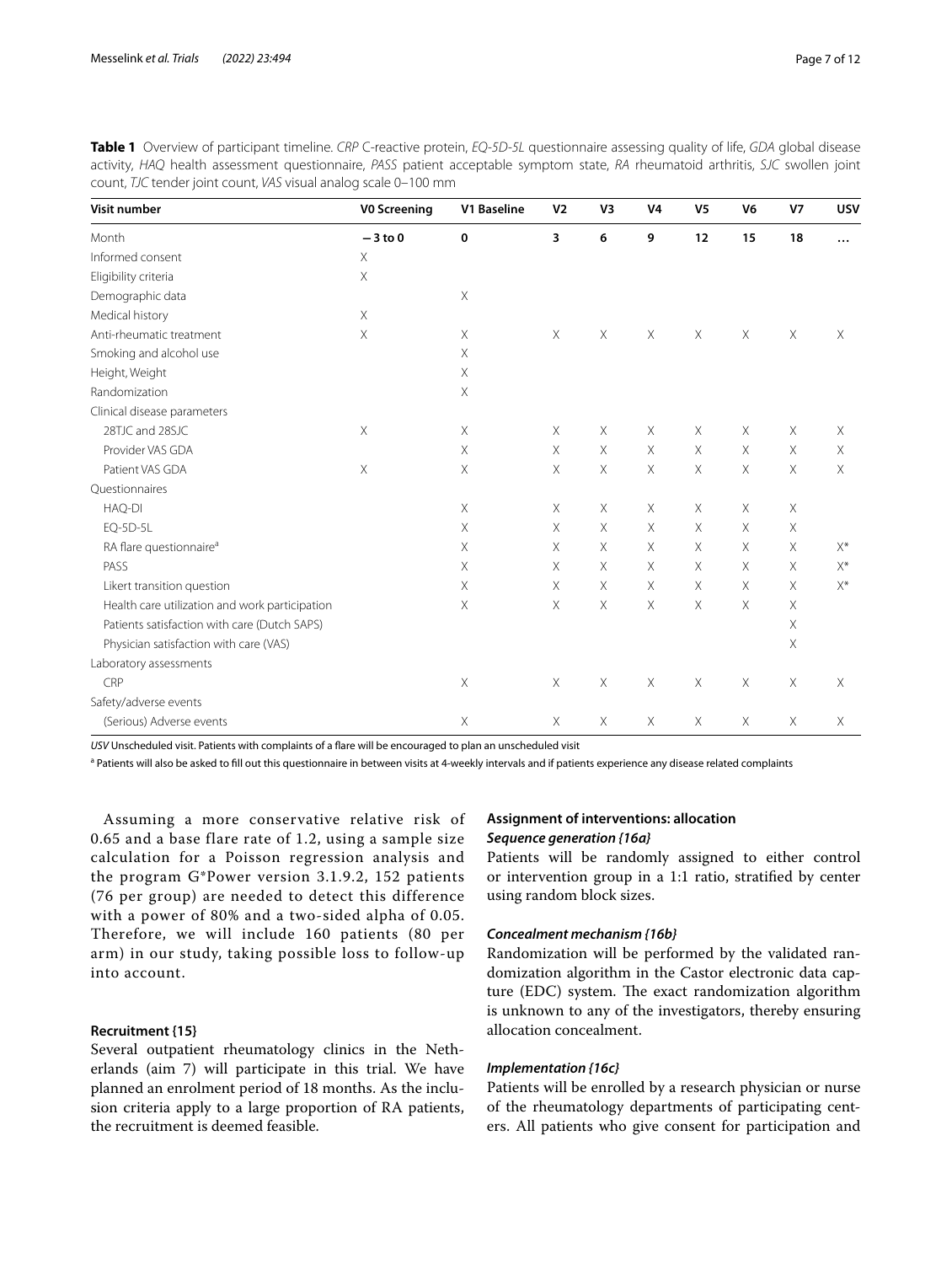who fulfill the inclusion criteria will be randomized. The allocation sequence will be generated by Castor EDC.

# **Assignment of interventions: blinding** *Who will be blinded {17a}*

This study will not be blinded. In the control group, the tapering process is halted when a fare occurs. In the intervention group, the tapering process is halted when a flare occurs *or* when there is a high predicted risk of flare. Therefore, if it is advised to halt the tapering process in the absence of a fare, it will be evident that this is due to a high predicted risk of fare. Blinding is thus not feasible in this study. The outcome measures will be assessed by an (unblinded) research physician or nurse and by the patient. These include (partly) objective measures, such as the bDMARD dose and the DAS28-CRP. Knowledge of the assigned group might infuence the subjective outcome measures in the beneft of the intervention group. For this, we will investigate the subjective vs. objective components of the disease activity scores within both groups.

#### *Procedure for unblinding if needed {17b}*

Not applicable as this study is not blinded.

#### **Data collection and management**

#### *Plans for assessment and collection of outcomes {18a}*

The clinical and safety outcome measures will be determined by a physician or research nurse of the rheumatology department and will be registered in Castor EDC. Participating physicians and nurses will be trained prior to the start of the study.

Flares are defned based on the validated measure as described by van der Maas et al. [[19\]](#page-10-17). We have chosen for the validated measure of DAS28-CRP rather than DAS28-BSE as CRP levels are more sensitive to shortterm changes in disease activity, and ESR can be more infuenced by a number of unrelated factors [\[28](#page-10-26), [29](#page-10-27)]. Patient-reported outcomes and questionnaires are collected either electronically via e-mail (preferred) or on paper [\[19](#page-10-17)[–25](#page-10-23)].

# *Plans to promote participant retention and complete follow‑up {18b}*

Participating centers will regularly receive updates of trial progress and promotion/practical material to enhance inclusion and follow-up of participants. If patients do not follow the tapering steps in line with the treatment protocol, patients will remain in follow-up according to the protocol and reasons for deviations from the treatment protocol will be recorded.

## *Data management {19}*

We created a data management plan in line with the General Data Protection Regulation, which can be viewed upon request. Data will be managed within the Castor EDC system. This is a secure cloud-based platform that contains automatic range checks, and study IDs are used to pseudonymize all data.

#### *Confdentiality {27}*

The type of data that is collected is in line with the General Data Protection Regulation. In Castor, study IDs are used to pseudonymize all data. The key to the study ID is safely kept by the (local) coordinating investigator in each participating center. Data will be stored for 15 years.

# *Plans for collection, laboratory evaluation, and storage of biological specimens for genetic or molecular analysis in this trial/future use {33}*

Not applicable. No biological specimens will be stored.

# **Statistical methods**

# **Statistical methods for primary and secondary outcomes {20a}**

#### *Primary endpoint*

The number of flares over 18 months per patient will be compared (superiority testing) between strategies using Poisson regression as appropriate for a "count" outcome variable. Center (as stratifcation factor used in randomization), bDMARD line (1st, 2nd or > 2nd bDMARD), and baseline disease activity will be used as (prognostic) covariates in this analysis. The appropriateness of the assumption regarding the Poisson distribution will be checked before performing the analysis. In case overdispersion is present, alternative analysis methods like the use of a negative binomial model will be considered according to the (at that time) state of the art. This will be defined in a formal statistical analysis plan to be fnalized before database lock.

The primary analysis will be performed on the intention to treat (ITT) population consisting of all patients who were randomized to one of the strategies. All tests of significance will be performed two-sided with  $\alpha$  = 0.05.

#### *Secondary endpoints*

Binary secondary outcomes will be compared between strategies using logistic regression analysis. For secondary continuous outcomes over time, a mixed efects model will be used to account for clustering of measurements within patients over time. The secondary analyses will be corrected for the same covariates as stated in the description of the primary endpoint analysis and according to the ITT principle, with a secondary analysis in the per protocol population.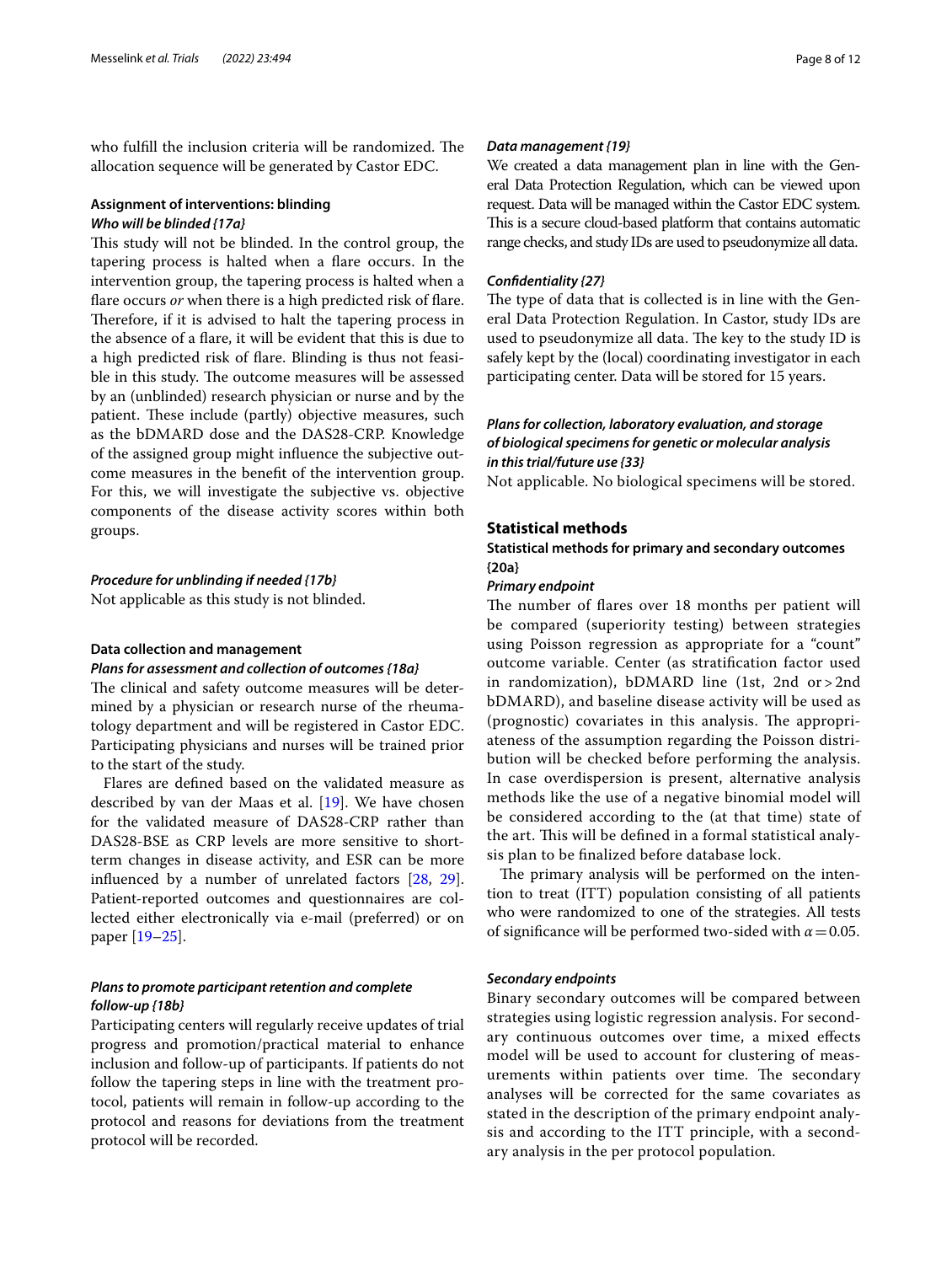#### *Interim analyses {21b}*

No interim analyses will be performed. As the treatments in both study arms are within the range of usual care, we do not anticipate diferences between the arms that warrant early cessation of the study due to detrimental efects to the participant.

# *Methods for additional analyses (e.g., subgroup analyses) {20b}*

We will perform an exploratory subgroup analysis to compare the efect of the use of the fare risk predictions between patients using a TNF-inhibitor (TNFi) and patients using a different biological. This will also be tested using a modeling approach with an interaction term between the type of bDMARD (TNFi or non-TNFi) and the intervention-arm.

A trial-based economic evaluation as well as a budget impact analysis will be performed. A Dutch Healthcare perspective as well as a societal perspective will be used in these analyses. The analysis will be performed according to Dutch guidelines for economic evaluations [\[30](#page-10-28)]. Extensive sensitivity analyses regarding, e.g., the price of biological DMARDs will be performed.

All analyses will be further specifed in the statistical analysis plan, which can be viewed upon request.

# *Methods in analysis to handle protocol non‑adherence and any statistical methods to handle missing data {20c}*

In the case that more than 10% of patients have missing outcome values, data will be imputed before analysis, using multiple imputation by chained equations with baseline characteristics and disease activity characteristics of previous study visits as predictor.

# *Plans to give access to the full protocol, participant level‑data and statistical code {31c}*

The trial protocol is available from the corresponding author on reasonable request. Data will be handled according to the FAIR principles. After completion of the study, metadata will be available upon request. For access to participant level-data and statistical code, an application can be submitted to the corresponding author which will be reviewed by the trial steering committee.

#### **Oversight and monitoring**

# *Composition of the coordinating center and trial steering committee {5d}*

The trial steering committee consists of PW, AB, JT, AM, and MM, as stated on the title page. Their responsibilities include agreement on the fnal protocol, reviewing progress of study and data collection and if necessary agreeing changes to the protocol or budget to facilitate the smooth execution of the study. The trial steering committee will discuss the progress of the trial at least twice a year and more often if necessary. In addition, they will actively search for new published data that may be relevant for this trial.

(Local) research physicians/nurses, (local) study coordinators, and (local) principal investigators are, together with the trial steering committee, responsible for running the trial day-to-day and providing organizational support.

# *Composition of the data monitoring committee, its role and reporting structure {21a}*

A data management plan has been created in collaboration with the data manager of the coordinating center and is available upon request. As both arms of this study are within the spectrum of regular care, no data safety monitoring board is installed.

#### *Adverse event reporting and harms {22}*

Serious adverse events of special interest for bDMARD treatment (AESI) will be collected via Castor EDC and will be reported to the CCMO (Central Committee on Research Involving Human Subjects). All (serious) adverse events ((S)AEs) reported will be classifed according to the Rheumatology Common Toxicity Criteria v.2.1 [[26\]](#page-10-24).

## *Frequency and plans for auditing trial conduct {23}*

The study will be monitored by a central monitor of the University Medical Centre Utrecht, according to the monitoring plan in line with the guidelines of the Dutch Federation of University Medical Centres (NFU) [\[31\]](#page-11-0),

# *Plans for communicating important protocol amendments to relevant parties (e.g., trial participants, ethical committees) {25}*

Any modifcations to the protocol which may impact on the conduct of the study, potential beneft of the patient or may afect patient safety, including changes of study objectives, study design, patient population, sample sizes, study procedures, or signifcant administrative aspects will require a formal amendment to the protocol. Such amendments will be agreed upon by the trial steering committee, need to be approved by the Ethics Committee prior to implementation and notifed to the health authorities in accordance with local regulations. When applicable, amendments will be made to the registration in the Netherlands Trial Register [[32\]](#page-11-1).

#### *Dissemination plans {31a}*

Overall trial results will be communicated to participants and will be published in a scientific journal. There are no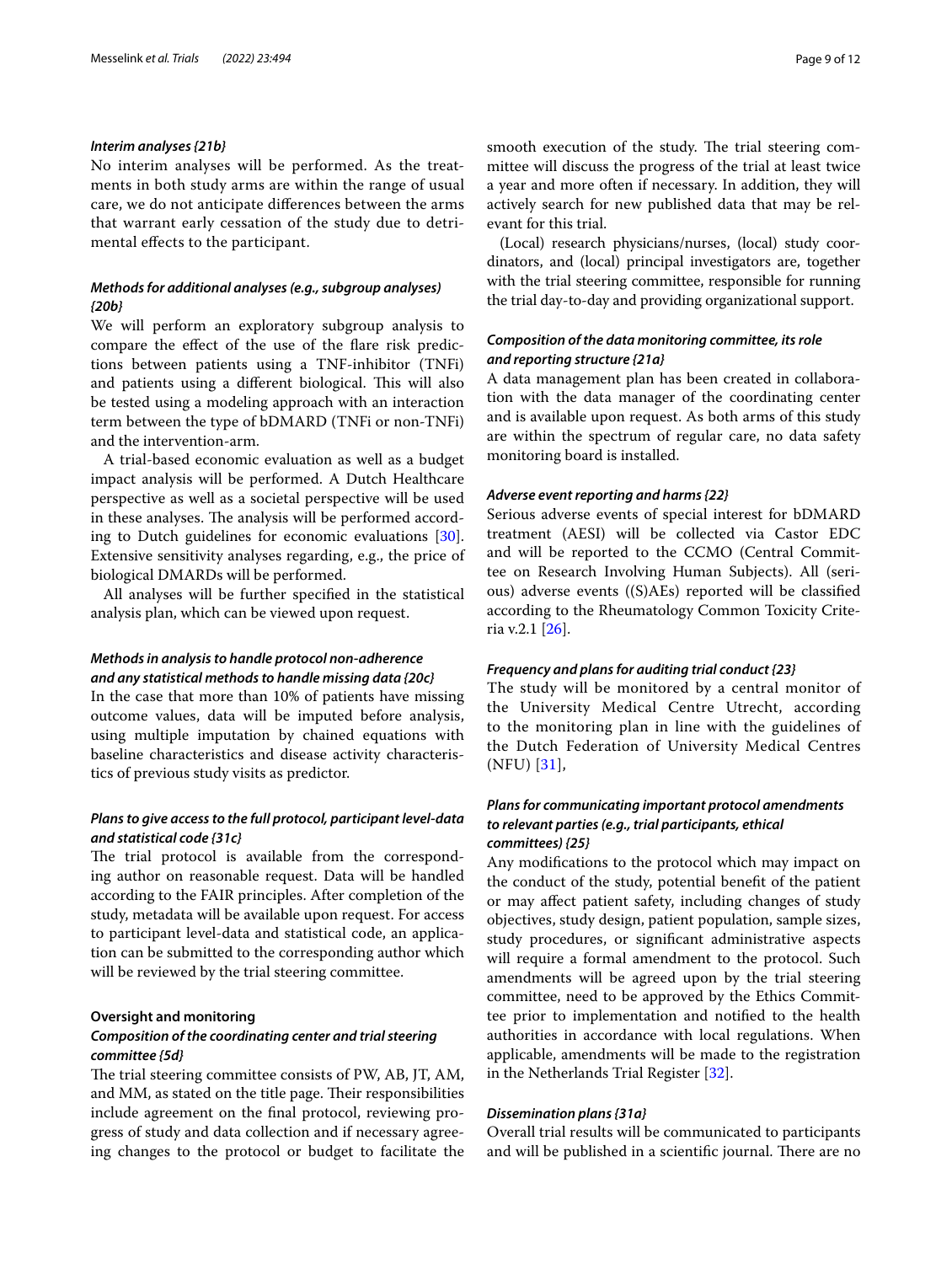publication restrictions. Thereafter, the research team will proactively disseminate the results through (inter) national congresses and in appropriate recommendations and guidelines, among others by A.A. den Broeder, who is a member of the EULAR(European League Against Rheumatism) RA recommendations group.

# **Discussion**

The PATIO trial will be the first study to assess the effect of incorporating the results of a dynamic fare prediction model into a bDMARD tapering strategy. With this study, we will address two major challenges in modern day health care: improving (cost-)efectiveness of treatment and implementation of predictive algorithms in clinical practice. We will discuss these topics separately.

Over the past decades, the steep increase in health care costs has led to a growing interest in health care cost-efectiveness research. Tapering bDMARDs has the potential to increase cost-efectiveness by reducing medication costs, side efects, and patient burden while maintaining the same patient outcome as treatment with a full bDMARD dose. The currently available bDMARD tapering strategies, however, still give an increased risk of short-lived flares  $[6, 7]$  $[6, 7]$  $[6, 7]$ . The conflicting evidence regarding the impact of these fares on functional outcome and impact on quality of life [\[7](#page-10-6), [9\]](#page-10-7) may make physicians and patients hesitant to start the tapering process [\[33](#page-11-2)]. The implementation of the flare prediction model into a bDMARD tapering strategy has the potential to reduce the risk of a fare and may thus also increase the willingness to start bDMARD tapering.

The second challenge is the implementation of predictive algorithms in medicine. From the abundance of prediction models developed for health care purposes, very few are actually implemented in clinical practice [\[34](#page-11-3)]. This may be due several reasons, such as uncertainties on how to specifcally use resulting predictions in care, the willingness of patients and physicians to trust these models, and the scarcity of studies providing evidence for the efectiveness of using such prediction models in clinical practice. In addition, technical requirements may be challenging, such as complying with the medical device regulations and the need for a user-friendly interface. The PATIO trial addresses all these challenges and may thus facilitate the safe and efective implementation of predictive algorithms in clinical practice.

We have previously demonstrated the potential of the flare prediction model to reduce the number of flares during bDMARD tapering a simulation study  $[11]$ . In the current randomized controlled trial, we will assess whether these results are maintained when actually using the fare prediction model in a bDMARD tapering strategy in clinical practice. In a future study, we will also address the views

of both RA patients and rheumatologists on the implementation of predictive algorithms in clinical practice.

#### **Trial status**

Open for inclusion. Start of recruitment: 28 October 2021. Expected end date recruitment: 28 April 2023.

#### **Abbreviations**

ACR: American College of Rheumatology; AE: Adverse event; AESI: Adverse Event of Special Interest; bDMARD: Biological disease-modifying antirheumatic drug; csDMARD: Conventional synthetic disease-modifying antirheumatic drug; CCP: Cyclic citrullinated peptides; CRP: C-reactive protein; DAS28-(CRP): Disease activity Index assessing 28 joints. DAS28-CRP includes laboratory measurement of C-reactive protein; DGDO: Disease activity-guided dose optimization; EDC: Electronic data capture; EULAR: European League Against Rheumatism; EQ-5D-5L: Questionnaire for measuring health-related quality of life; GDA: Global Disease Activity; HAQ: Health Assessment Questionnaire; LDA: Low disease activity; NFU: Dutch Federation of University Medical Centres; NSAID: Non-steroidal anti-infammatory drug; PASS: Patient acceptable symptom state; RA: Rheumatoid arthritis; RCT: Randomized controlled trial; RF: Rheumatoid factor; SAE: Serious adverse event; SAPS: Patient satisfaction with care; SJC: Swollen joint count; TJC: Tender joint count; TNF-i: Tumor necrosis factor inhibitor; UMCU: University Medical Centre Utrecht; USV: Unexpected study visit; VAS: Visual analog scale; ZonMW: The Netherlands Organisation for Health Research and Development.

# **Supplementary Information**

The online version contains supplementary material available at [https://doi.](https://doi.org/10.1186/s13063-022-06471-x) [org/10.1186/s13063-022-06471-x.](https://doi.org/10.1186/s13063-022-06471-x)

**Additional fle 1.**

#### **Acknowledgements**

We have no further acknowledgements to declare.

#### **Authors' contributions {31b}**

PW initiated the trial and contributed to the study protocol and manuscript. MM is the coordinating investigator and drafted the fnal protocol, prepared the study initiation, and drafted this manuscript. PW, AdB, JT, and MvG contributed to the rationale and design of this trial. ML contributed to the trial design and drafted the initial study protocol. AM contributed to the study protocol and is involved in the execution of the trial. FL is responsible for the fnal design of this trial, the protocol, and the manuscript. All authors read and approved the fnal manuscript.

#### **Funding {4}**

The University Medical Center Utrecht (UMCU) is the initiator and sponsor of this study, and the Department of Rheumatology & Clinical Immunology will be coordinating the study. The study is fnanced by a research grant from the Netherlands Organisation for Health Research and Development (ZonMW).

#### **Availability of data and materials {29}**

Data will be handled according to the FAIR principles. After completion of the study, metadata will be available upon request. For access to participant leveldata and statistical code, an application can be submitted to the corresponding author which will be reviewed by the trial steering committee.

#### **Declarations**

#### **Ethics approval and consent to participate {24}**

This study has been approved by the independent Ethical Committee of the UMC Utrecht (protocol number NL74537.041.20). Written informed consent will be provided by each participant before the start of study assessments or the intervention.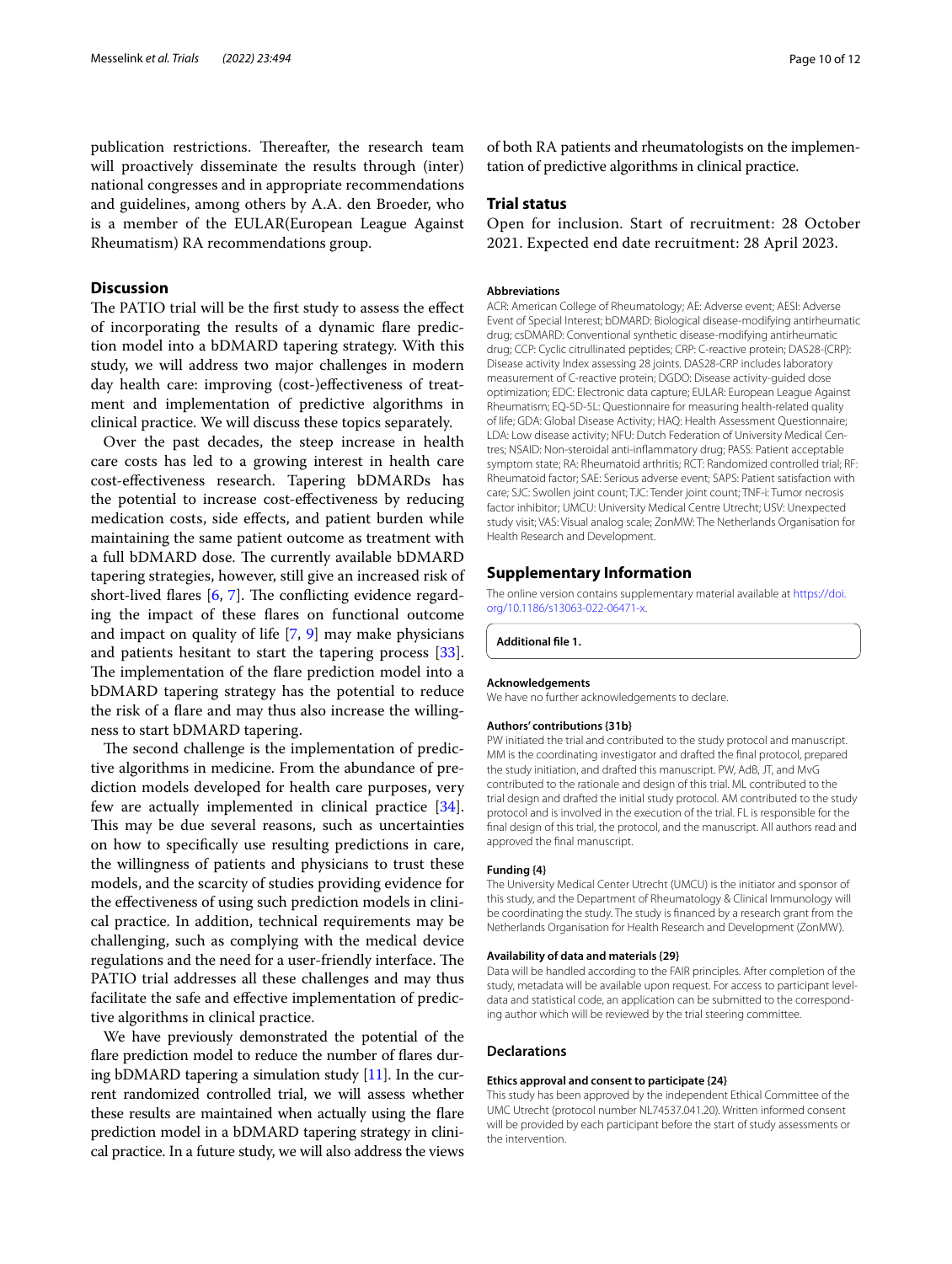#### **Consent for publication {32}**

The patient data that will be published is stated in the informed consent. The Dutch consent form for this trial is available upon request.

#### **Competing interests {28}**

AB: grants to institution from Lilly, Abbvie, Galapagos, Novartis, Gilead, Pfizer. Rituximab related patent pending. Speakers fees (indirectly) from Abbvie, Galapagos.

No other competing interests to declare.

#### **Author details**

<sup>1</sup> Department of Rheumatology & Clinical Immunology, University Medical Center Utrecht, Utrecht University, Heidelberglaan 100, 3508, GA, Utrecht, The Netherlands. <sup>2</sup> Department of Rheumatology, Sint Maartenskliniek, Hengstdal 3, 6574, NA, Ubbergen, The Netherlands. <sup>3</sup> Department of Rheumatology, Meander Medical Center, Maatweg 3, 3813, TZ, Amersfoort, The Netherlands.

# Received: 3 December 2021 Accepted: 9 June 2022

#### **References**

- <span id="page-10-0"></span>1. Nam JL, Takase-Minegishi K, Ramiro S, Chatzidionysiou K, Smolen JS, van der Heijde D, et al. Efficacy of biological disease-modifying antirheumatic drugs: a systematic literature review informing the 2016 update of the EULAR recommendations for the management of rheumatoid arthritis. Ann Rheum Dis. 2017;76(6):1113–36.
- <span id="page-10-1"></span>2. Aga A-B, Lie E, Uhlig T, Olsen IC, Wierød A, Kalstad S, et al. Time trends in disease activity, response and remission rates in rheumatoid arthritis during the past decade: results from the NOR-DMARD study 2000–2010. Ann Rheum Dis. 2015;74(2):381–8.
- <span id="page-10-2"></span>3. Joensuu JT, Huoponen S, Aaltonen KJ, Konttinen YT, Nordström D, Blom M. The cost-efectiveness of biologics for the treatment of rheumatoid arthritis: a systematic review. PLoS One. 2015;10(3):e0119683.
- 4. Bittner B, Richter W, Schmidt J. Subcutaneous administration of biotherapeutics: an overview of current challenges and opportunities. BioDrugs. 2018;32(5):425–40.
- <span id="page-10-3"></span>5. Ramiro S, Sepriano A, Chatzidionysiou K, Nam JL, Smolen JS, Van Der Heijde D, et al. Safety of synthetic and biological DMARDs: a systematic literature review informing the 2016 update of the EULAR recommendations for management of rheumatoid arthritis. Ann Rheum Dis. 2017;76(6):1093–101.
- <span id="page-10-4"></span>6. Fautrel B, Pham T, Alfaiate T, Gandjbakhch F, Foltz V, Morel J, et al. Step-down strategy of spacing TNF-blocker injections for established rheumatoid arthritis in remission: results of the multicentre noninferiority randomised open-label controlled trial (STRASS: Spacing of TNF-blocker injections in Rheumatoid ArthritiS Study). Ann Rheum Dis. 2016;75(1):59–67.
- <span id="page-10-6"></span>7. van Herwaarden N, van Maas A der, Minten MJM, van den Hoogen FHJ, Kievit W, van Vollenhoven RF, et al. Disease activity guided dose reduction and withdrawal of adalimumab or etanercept compared with usual care in rheumatoid arthritis:Open label, randomised controlled, non-inferiority trial. BMJ.2015. <https://doi.org/10.1136/bmj.h1389>.
- <span id="page-10-5"></span>8. Den Broeder N, Bouman CAM, Kievit W, Van Herwaarden N, Van Den Hoogen FHJ, Van Vollenhoven RF, et al. Three-year cost-efectiveness analysis of the DRESS study: protocolised tapering is key. Ann Rheum Dis. 2019;78:141–2.
- <span id="page-10-7"></span>9. van Mulligen E, Weel AEAM, Kuijper TM, Hazes JMW, van der Helm-van Mil AHM, de Jong PHP. The impact of a disease fare during tapering of DMARDs on the lives of rheumatoid arthritis patients. Semin Arthritis Rheum. 2020;50:423–31.
- <span id="page-10-8"></span>10. Welsing P, den Broeder A, Tekstra J, van der Goes M, Lafeber F, Jacobs JWG, et al. SAT0116 dynamic prediction of fares in rheumatoid arthritis using joint modelling and machine learning: simulation of clinical impact when used as decision aid in a disease activity guided dose reduction strategy. Ann Rheum Dis. 2019;78:1125–6.
- <span id="page-10-9"></span>11. Leeuw MS, Tekstra J, Medina OJ, Laar JM, Messelink M, Lafeber F, den Broeder AAWPMJ. Currently under submission: using real-world data to dynamically predict fares during tapering of biological DMARDs in

rheumatoid arthritis: development, validation and potential impact of prediction aided decisions. Arthritis Res Ther. 2022;24(1):74.

- <span id="page-10-10"></span>12. Farmacotherapeutisch Kompas. [www.farmacotherapeutischkompas.nl](http://www.farmacotherapeutischkompas.nl). 2021. Accessed 15 July 2021.
- <span id="page-10-11"></span>13. Fransen J, Stucki G, van Riel PLCM. Rheumatoid arthritis measures: Disease Activity Score (DAS), Disease Activity Score-28 (DAS28), Rapid Assessment of Disease Activity in Rheumatology (RADAR), and Rheumatoid Arthritis Disease Activity Index (RADAI). Arthritis Care Res. 2003;49(S5):S214–24.
- <span id="page-10-16"></span>14. Fleischmann RM, Van Der Heijde D, Gardiner PV, Szumski A, Marshall L, Bananis E. DAS28-CRP and DAS28-ESR cut-ofs for high disease activity in rheumatoid arthritis are not interchangeable. RMD Open. 2017;3(1):e000382.
- <span id="page-10-12"></span>15. Fleischmann R, van der Heijde D, Koenig AS, Pedersen R, Szumski A, Marshall L, et al. How much does disease activity score in 28 joints ESR and CRP calculations underestimate disease activity compared with the simplifed disease activity index? Ann Rheum Dis. 2015;74(6):1132–7.
- <span id="page-10-13"></span>16. Coury F, Rossat A, Tebib A, Letroublon MC, Gagnard A, Fantino B, et al. Rheumatoid arthritis and fbromyalgia: a frequent unrelated association complicating disease management. J Rheumatol. 2009;36(1):58–62.
- <span id="page-10-14"></span>17. Verhoef LM, Bos DPG, van den Ende CHM, van den Hoogen FHJ, Fautrel B, Hulscher ME, et al. Cost-efectiveness of fve diferent anti-tumour necrosis factor tapering strategies in rheumatoid arthritis: a modelling study. Scand J Rheumatol. 2019;48(6):439–47.
- <span id="page-10-15"></span>18. van der Maas A, Kievit W, van den Bemt BJF, van den Hoogen FHJ, van Riel PL, den Broeder AA. Down-titration and discontinuation of infiximab in rheumatoid arthritis patients with stable low disease activity and stable treatment: an observational cohort study. Ann Rheum Dis. 2012;71(11):1849–54.
- <span id="page-10-17"></span>19. Van Der Maas A, Lie E, Christensen R, Choy E, De Man YA, Van Riel P, et al. Construct and criterion validity of several proposed DAS28-based rheumatoid arthritis fare criteria: an OMERACT cohort validation study. Ann Rheum Dis. 2013;72:1800–5.
- <span id="page-10-18"></span>20. Bruce B, Fries JF. The Stanford health assessment questionnaire: a review of its history, issues, progress, and documentation. J Rheumatol. 2003;30(1):167–78.
- <span id="page-10-19"></span>21. Hernández-Alava M, Pudney S. Econometric modelling of multiple self-reports of health states: the switch from EQ-5D-3L to EQ-5D-5L in evaluating drug therapies for rheumatoid arthritis. J Health Econ. 2017;55:139–52.
- <span id="page-10-20"></span>22. Salaffi F, Carotti M, Gutierrez M, di Carlo M, de Angelis R. Patient acceptable symptom state in self-report questionnaires and composite clinical disease index for assessing rheumatoid arthritis activity: identifcation of cut-off points for routine care. BioMed Res Int. 2015;2015:930756.
- <span id="page-10-21"></span>23. Likert R. A technique for the measurement of attitudes. Arch Psychol. 1932;22(140):1–55.
- <span id="page-10-22"></span>24. Bartlett SJ, Barbic SP, Bykerk VP, Choy EH, Alten R, Christensen R, et al. Content and construct validity, reliability, and responsiveness of the rheumatoid arthritis fare questionnaire: OMERACT 2016 workshop report. J Rheumatol. 2017;44(10):1536–43.
- <span id="page-10-23"></span>25. Hawthorne G, Sansoni J, Hayes L, Marosszeky N, Sansoni E. Measuring patient satisfaction with health care treatment using the short assessment of patient satisfaction measure delivered superior and robust satisfaction estimates. J Clin Epidemiol. 2014;67(5):527–37.
- <span id="page-10-24"></span>26. Stach CM, Sloan VS, Woodworth TG, Kilgallen B, Furst DE. Rheumatology Common Toxicity Criteria (RCTC): an update refecting real-world use. Drug Saf. 2019;42(12):1499–506.
- <span id="page-10-25"></span>27. Charlson ME, Pompei P, Ales KL, MacKenzie CR. A new method of classifying prognostic comorbidity in longitudinal studies: development and validation. J Chronic Dis. 1987;40(5):373–83.
- <span id="page-10-26"></span>28. Wells G, Becker JC, Teng J, Dougados M, Schiff M, Smolen J, et al. Validation of the 28-joint Disease Activity Score (DAS28) and European League Against Rheumatism response criteria based on C-reactive protein against disease progression in patients with rheumatoid arthritis, and comparison with the DAS28 based on erythr. Ann Rheum Dis. 2009;68(6):954–60.
- <span id="page-10-27"></span>29. Kushner I. C-reactive protein in rheumatology. Arthritis Rheumatism. 1991;34:1065–8.
- <span id="page-10-28"></span>30. Zorginstituutnederland.<https://www.zorginstituutnederland.nl/>. Accessed 15 Jul 2021.